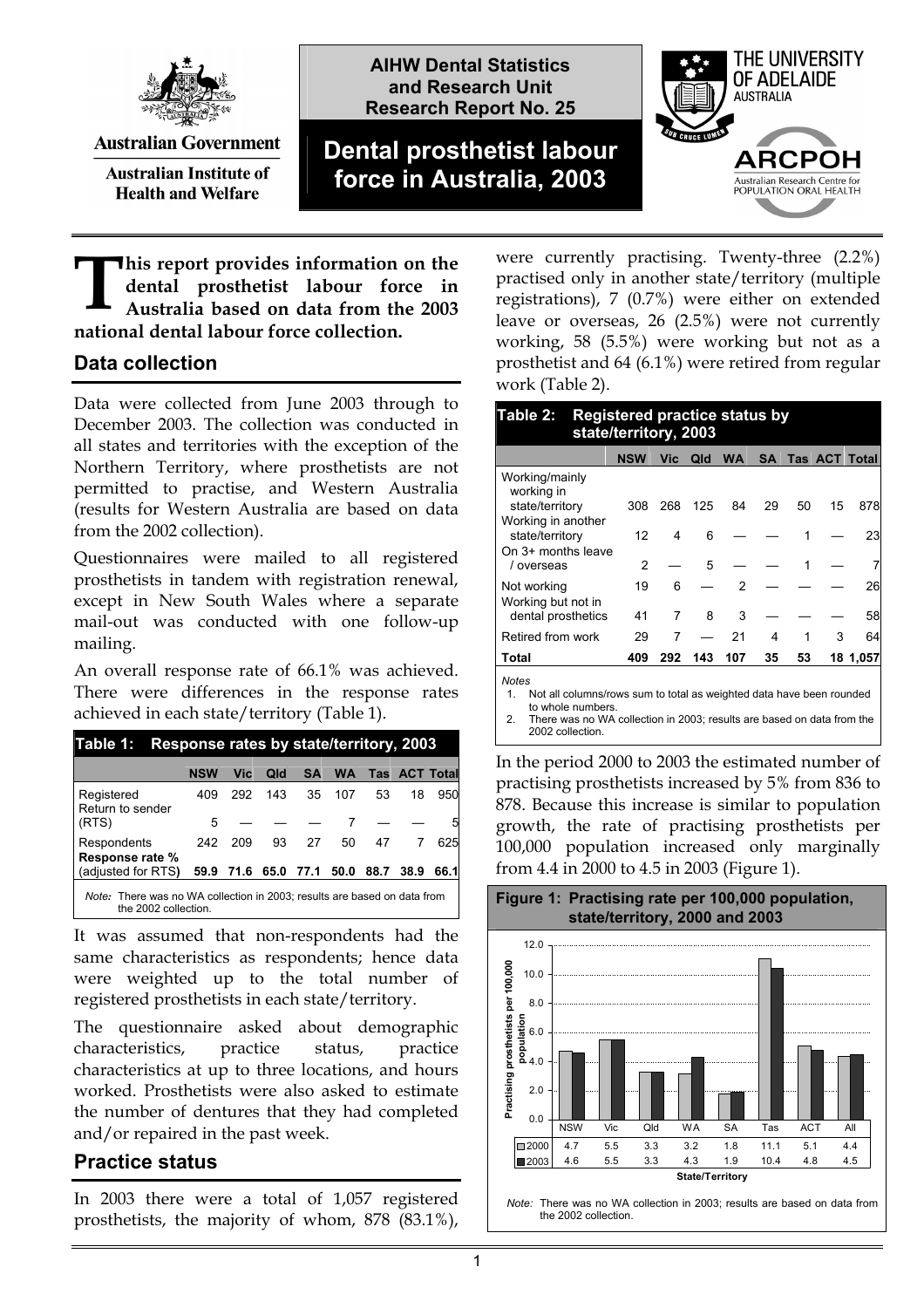## **Regional distribution**

Practising prosthetists were distributed unevenly in proportion to the population across regions defined by remoteness. The highest rate of practising prosthetists per 100,000 population was in 'Inner regional' areas (4.8), which was four times higher than the lowest rate in 'Remote' or 'Very remote' areas (1.2) (Figure 2).



Classification (ASGC) Remoteness Areas. 3. The NT was excluded from the population estimates for remoteness areas as prosthetists are not permitted to practise in the NT.

## **Demographic characteristics**

In 2003 female prosthetists comprised 8.9% of the practising labour force (Table 3). There has been only a negligible increase (0.3%) in the percentage of female prosthetists since 2000 (8.6%).

| Table 3:          | Practising prosthetists by age group and<br>state/territory, 2003       |      |      |           |                     |      |      |                  |
|-------------------|-------------------------------------------------------------------------|------|------|-----------|---------------------|------|------|------------------|
| Age groups        | <b>NSW</b>                                                              | Vic  | Qld  | <b>WA</b> | <b>SA</b>           | Tas  |      | <b>ACT Total</b> |
| $20 - 29$         | 3                                                                       | 4    |      | 2         |                     | 1    |      | 9                |
| $30 - 39$         | 66                                                                      | 41   | 8    | 21        |                     | 9    | 3    | 127              |
| $40 - 49$         | 109                                                                     | 129  | 47   | 36        | 16                  | 20   | 8    | 328              |
| $50 - 59$         | 85                                                                      | 59   | 44   | 19        | 8                   | 15   |      | 210              |
| 60+               | 44                                                                      | 35   | 26   | 6         | 5                   | 5    | 5    | 120              |
| Total             | 308                                                                     | 268  | 125  | 84        | 29                  | 50   | 15   | 794              |
|                   |                                                                         |      |      |           | Percentage female   |      |      |                  |
|                   | 11.0                                                                    | 7.8  | 5.2  | 12.8      |                     | 18.2 |      | 8.9              |
|                   |                                                                         |      |      |           | Average age (years) |      |      |                  |
| Male              | 49.0                                                                    | 48.6 | 52.1 | 45.3      | 52.3                | 48.5 | 52.7 | 49.5             |
| Female            | 45.3                                                                    | 39.4 | 50.5 | 36.2      |                     | 43.0 |      | 43.7             |
| All               | 48.5                                                                    | 47.9 | 52.0 | 44.9      | 52.3                | 47.5 | 52.7 | 49.0             |
| <b>Notes</b><br>4 | There was no WA collection in 2002; require are becade on data from the |      |      |           |                     |      |      |                  |

1. There was no WA collection in 2003; results are based on data from the 2002 collection.

2. Total does not include WA 2002 results.<br>3. Not all columns/rows sum to total as date

Not all columns/rows sum to total as data have been weighted and rounded to whole numbers.

The average age of prosthetists in the 2003 survey was 49.0 years (Table 3), compared with 47.4 in the year 2000.

The largest proportion of prosthetists was in the 40–49 years age group (41.3%). Since 2000 there has been a slight shift towards an older age distribution, as indicated by a decrease in the percentages of prosthetists in the two youngest age groups and an increase in the percentages in the 40–49 and 50–59 years age groups (Figure 3).



#### **Figure 3: Percentage practising prosthetists by age group, 2000 and 2003**

## **Practice characteristics**

The majority (85.3%) of practising prosthetists were self-employed. Small percentages were employed in private practices (4.3%) or laboratories (2.2%) and 6.4% worked in a government clinic or laboratory (Table 4).

| Practising prosthetists, practice type by<br>Table 4:<br>state/territory, 2003                                  |            |     |     |           |           |    |                     |     |      |  |
|-----------------------------------------------------------------------------------------------------------------|------------|-----|-----|-----------|-----------|----|---------------------|-----|------|--|
| <b>Practice type</b>                                                                                            | <b>NSW</b> | Vic | Qld | <b>WA</b> | <b>SA</b> |    | <b>Tas ACT Aust</b> |     | %    |  |
| Self-employed                                                                                                   | 257        | 241 | 106 | 71        | 26        | 34 | 12                  | 749 | 85.3 |  |
| $Emplovee -$<br>private practice                                                                                | 10         | 9   | 2   | 10        |           | 6  |                     | 37  | 4.3  |  |
| Employee -<br>private<br>laboratory                                                                             | 12         | 4   | 2   |           |           |    |                     | 19  | 2.2  |  |
| Government<br>clinic/laboratory<br>Educational                                                                  | 17         | 11  | 15  |           | 3         | 7  | 3                   | 56  | 6.4  |  |
| institution                                                                                                     | 5          | 3   |     | 2         |           |    |                     | 10  | 1.2  |  |
| Other                                                                                                           | 5          |     |     |           |           | 1  |                     | 6   | 0.7  |  |
| Total                                                                                                           | 308        | 268 | 125 | 84        | 29        | 50 | 15                  | 878 | 100  |  |
| <b>Notes</b><br>There was no WA collection in 2003; results are based on data from the<br>1.<br>2002 collection |            |     |     |           |           |    |                     |     |      |  |

2. Not all columns/rows sum to total as data have been rounded to whole numbers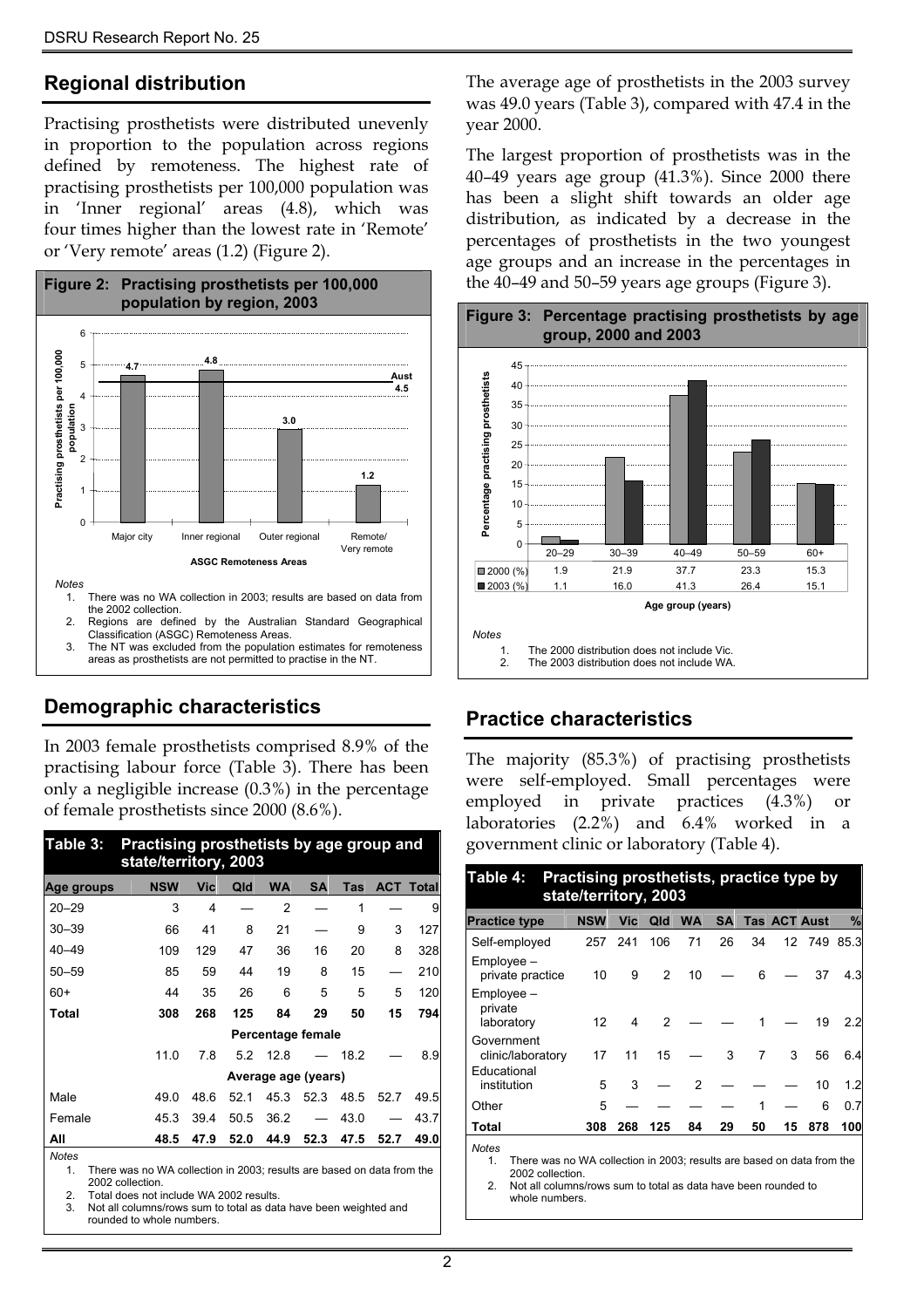### **Practice activity**

Total hours usually worked per week were calculated by summing hours worked at all reported practice locations. The largest proportion (36.4%) of prosthetists worked for 40–49 hours per week. The average hours worked per week was 43.0. There was only slight variation by state/territory of the average hours worked per week. Nearly one-fifth (19.8%) of prosthetists worked part-time (Table 5).

| Table 5:                                                                                            |            | Practising prosthetists, characteristics of<br>work hours by state/territory, 2003 |       |                              |           |       |            |       |  |  |  |
|-----------------------------------------------------------------------------------------------------|------------|------------------------------------------------------------------------------------|-------|------------------------------|-----------|-------|------------|-------|--|--|--|
|                                                                                                     | <b>NSW</b> | Vic                                                                                | Qld   | <b>WA</b>                    | <b>SA</b> | Tas   | <b>ACT</b> | Total |  |  |  |
| Hour groups<br>Per cent                                                                             |            |                                                                                    |       |                              |           |       |            |       |  |  |  |
| >20                                                                                                 | 5.3        | 9.5                                                                                | 8.6   | 5.4                          | 9.1       | 5.1   |            | 7.0   |  |  |  |
| $20 - 29$                                                                                           | 7.6        | 5.3                                                                                | 1.4   | 16.2                         |           | 2.6   |            | 6.3   |  |  |  |
| $30 - 39$                                                                                           | 15.2       | 14.2                                                                               | 25.7  | 10.8                         | 18.2      | 20.5  | 25.0       | 16.4  |  |  |  |
| $40 - 49$                                                                                           | 33.3       | 40.2                                                                               | 25.7  | 40.5                         | 50.0      | 43.6  | 50.0       | 36.4  |  |  |  |
| $50 - 59$                                                                                           | 24.6       | 18.3                                                                               | 21.4  | 10.8                         | 13.6      | 15.4  |            | 19.7  |  |  |  |
| $60+$                                                                                               | 14.0       | 12.4                                                                               | 171   | 16.2                         | 9.1       | 12.8  | 25.0       | 14.1  |  |  |  |
| Total                                                                                               | 100.0      | 100.0                                                                              | 100.0 | 100.0                        | 100.0     | 100.0 | 100.0      | 100.0 |  |  |  |
|                                                                                                     |            |                                                                                    |       | Average hours usually worked |           |       |            |       |  |  |  |
| Hours                                                                                               | 43.5       | 42.1                                                                               | 43.5  | 43.2                         | 41.0      | 43.2  | 44.4       | 43.0  |  |  |  |
| Working part-time (<35 hours/week)                                                                  |            |                                                                                    |       |                              |           |       |            |       |  |  |  |
| Per cent                                                                                            | 19.9       | 21.3                                                                               | 20.0  | 21.6                         | 18.2      | 12.8  |            | 19.8  |  |  |  |
| There was no WA collection in 2003; results are based on data from<br>Note:<br>the 2002 collection. |            |                                                                                    |       |                              |           |       |            |       |  |  |  |

Average hours usually worked per week varied among age groups. The highest average (46.1 hours per week) was worked by prosthetists in the 35–44 years age group, while the 55+ years age group had the lowest average (38.9 hours per week) (Figure 4).



Prosthetists working part-time (less than 35 hours per week) were asked to indicate their major reasons for doing so. The most common reasons given were 'personal preference' (34.6%) and 'insufficient work available' (24.0%) (Figure 5).



Hours dedicated to various areas of practice were totalled for all practice locations reported. Just over half (53.0%) of the hours worked were dedicated to laboratory practice, with 41.5% dedicated to clinical practice (Figure 6).



There was some variation among states/territories in the percentage of hours dedicated to clinical practice and laboratory practice. In all states/territories except South Australia, the percentage of hours dedicated to laboratory practice was greater than the percentage dedicated to clinical practice. In South Australia this trend was reversed with 55.9% of all hours dedicated to clinical practice and 40.7% to laboratory practice (Figure 7).